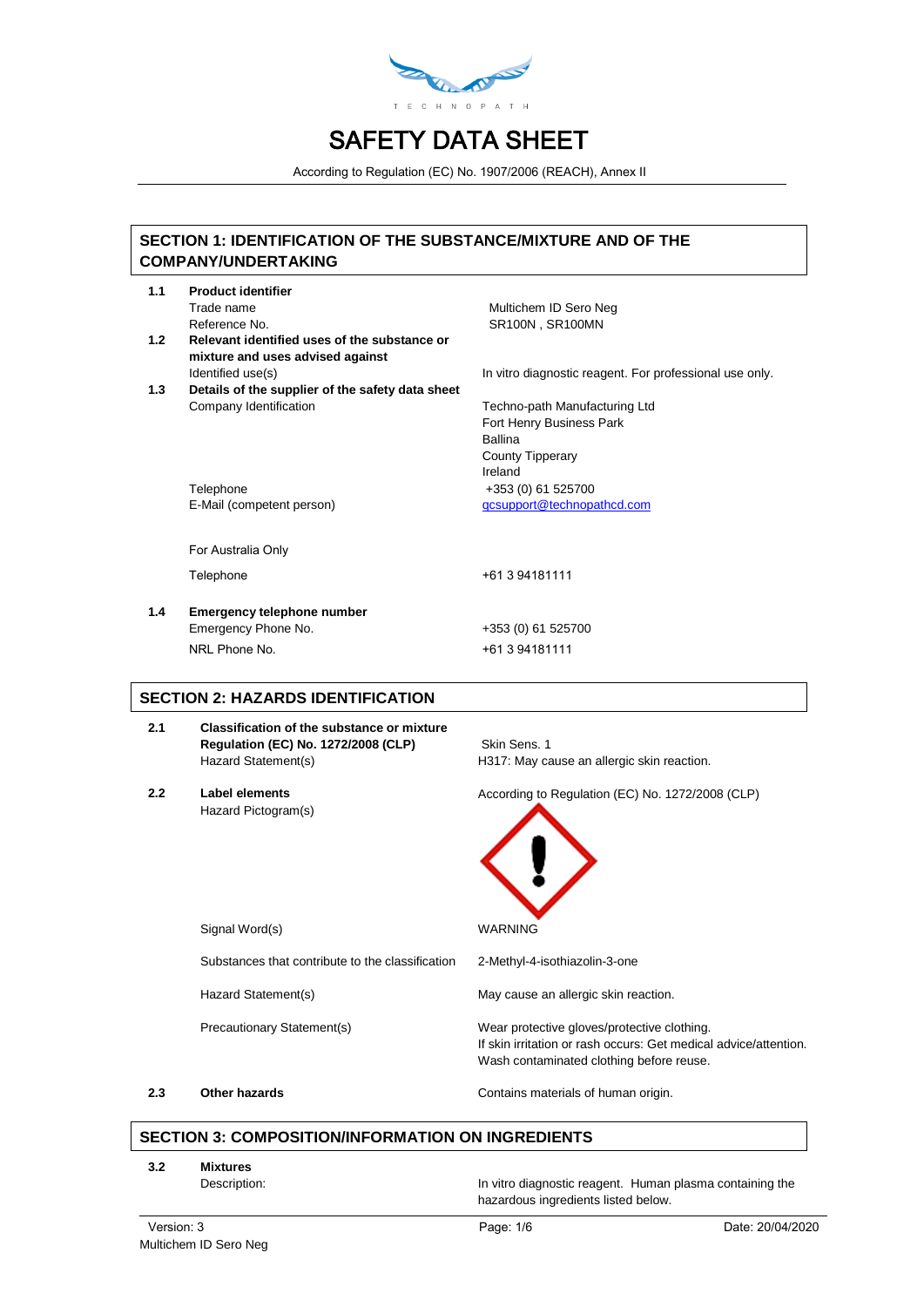

According to Regulation (EC) No. 1907/2006 (REACH), Annex II

# Dangerous components:

EC Classification No. 1272/2008

| Hazardous ingredient(s)           | <b>CAS No.</b> | EC No.    | <b>REACH</b><br><b>Registration No.</b> | <b>Classification code:</b><br>Hazard statement(s)                                                                               | %W/W               |
|-----------------------------------|----------------|-----------|-----------------------------------------|----------------------------------------------------------------------------------------------------------------------------------|--------------------|
| 2-Methyl-4-isothiazolin-3-<br>one | 2682-20-4      | 220-239-6 | Not available                           | Acute Tox. 3; H301, H311,<br>H <sub>331</sub><br>Skin Corr. 1B; H314<br>Skin Sens. 1: H317<br>Aquatic Acute 1; H400              | $0.004 -$<br>0.005 |
| Sodium azide*                     | 26628-22-8     | 247-852-1 | Not available                           | Acute Tox. 2: H300<br>Acute Tox. 1: H310<br>STOT RE 2: H373<br>Aquatic Acute 1; H400<br>Aquatic Chronic 1; H410<br><b>EUH032</b> | < 0.1              |

\* Substance with a community exposure limit.

**3.3** Additional Information **Additional Information For full text of H** phrases see section 16.

The material was confirmed negative for HBV DNA, HIV RNA and HCV RNA using a PCR method.

# **SECTION 4: FIRST AID MEASURES**



#### **4.1 Description of first aid measures**

|     | <b>Inhalation</b><br><b>Skin Contact</b>                       | Supply fresh air; consult doctor in case of complaint.<br>Wash skin with soap and water. Remove contaminated<br>clothing and wash clothing before reuse. If skin irritation or<br>rash occurs: Get medical advice/attention. |
|-----|----------------------------------------------------------------|------------------------------------------------------------------------------------------------------------------------------------------------------------------------------------------------------------------------------|
|     | Eye Contact                                                    | Rinse cautiously with water for several minutes. Consult a<br>doctor in case of complaint.                                                                                                                                   |
|     | Ingestion                                                      | Wash out mouth with water. Consult a doctor in case of<br>complaint.                                                                                                                                                         |
| 4.2 | Most important symptoms and effects, both<br>acute and delayed | Allergic contact dermatitis.                                                                                                                                                                                                 |
| 4.3 | Indication of the immediate medical attention                  | None.                                                                                                                                                                                                                        |

# **SECTION 5: FIRE-FIGHTING MEASURES**

**and special treatment needed**

| Suitable Extinguishing Media                             | CO2, powder or water spray. Fight larger fires with water<br>spray or alcohol resistant foam.                                                                                |
|----------------------------------------------------------|------------------------------------------------------------------------------------------------------------------------------------------------------------------------------|
|                                                          |                                                                                                                                                                              |
| Special hazards arising from the substance or<br>mixture | In case of fire, the following can be released: Carbon oxides<br>(COx), nitrogen oxides (NOx), sulphur oxides (SOx).                                                         |
| Advice for fire-fighters                                 | Use fire-extinguishing methods suitable to surrounding<br>conditions.<br>Wear full protective suit and self-contained breathing<br>aparatus (SCBA) when extinguishing fires. |
|                                                          |                                                                                                                                                                              |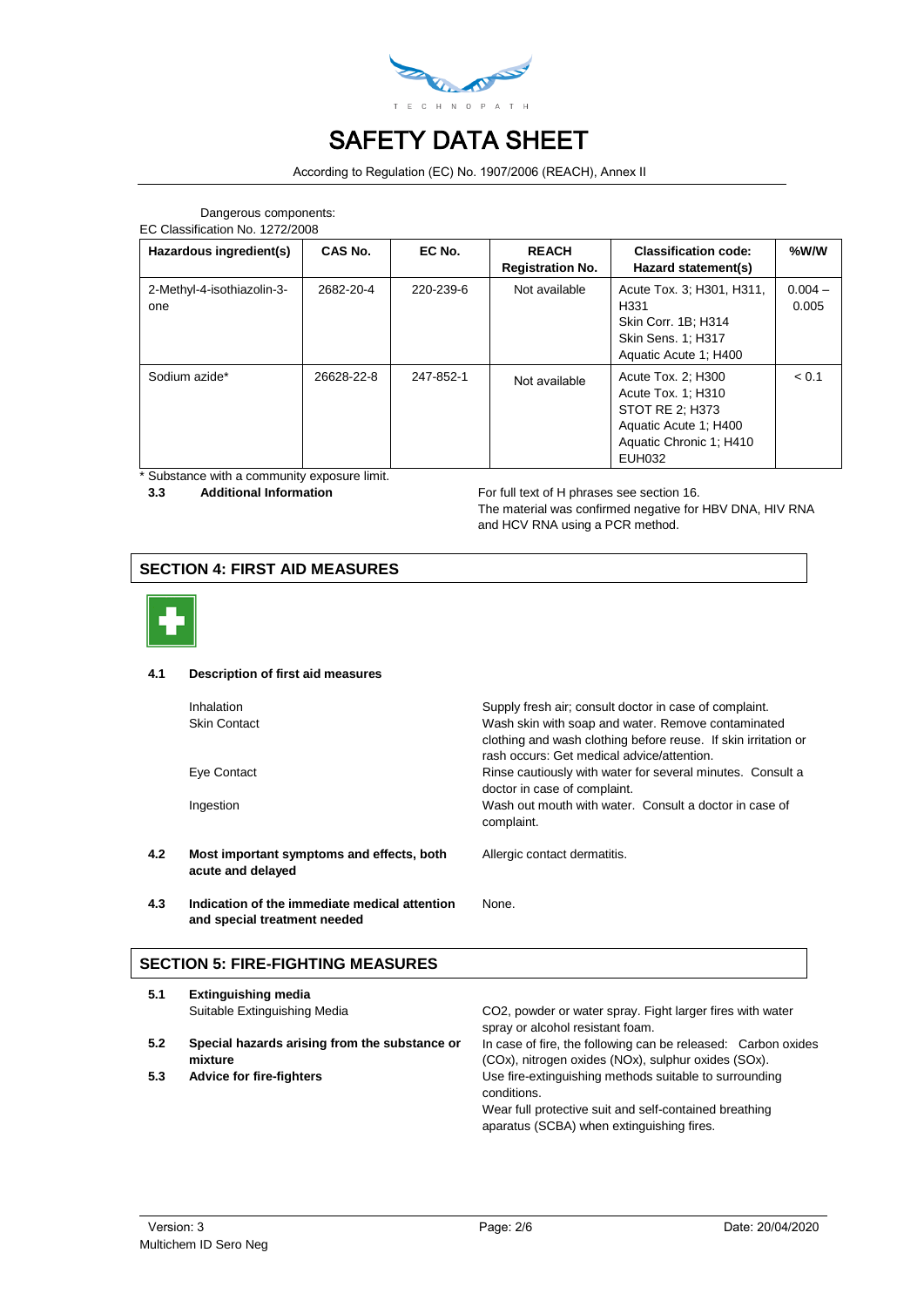

According to Regulation (EC) No. 1907/2006 (REACH), Annex II

# **SECTION 6: ACCIDENTAL RELEASE MEASURES**

- **6.1 Personal precautions, protective equipment and emergency procedures**
- 
- **6.3 Methods and material for containment and cleaning up**

Refer to Section 8 for protective measures when handling the spillage. **6.2 Environmental precautions** Do not allow to enter drains, sewers or watercourses.

Absorb with liquid-binding material (paper towelling, sand, diatomite, acid binders, universal binders, sawdust). Dispose of contaminated material as waste according to Section 13. Swab down area with Chloros or other disinfecting agent.

**6.4 Reference to other sections** 8, 13

### **SECTION 7: HANDLING AND STORAGE**

**7.1 Precautions for safe handling** This product should be handled as a potentially infectious material, as no known test method procedure can offer complete assurance that products derived from materials of human origin will not transmit infectious agents. Refer to Directive 2000/54/EC for information on handling biohazardous materials. Avoid contact with the eyes, skin and mucous membranes. Keep out of reach of children. Wash hands before breaks and after work.

Clean work areas with hypochlorite or other disinfecting agent.

**7.2 Conditions for safe storage, including any incompatibilities**

Store in the original container at 2 to 8°C.

**7.3 Specific end use(s) In vitro diagnostic reagent.** 

# **SECTION 8: EXPOSURE CONTROLS/PERSONAL PROTECTION**

8.1.1 Occupational Exposure Limits **EU IOELV / UK EH40** 

| <b>SUBSTANCE.</b> | <b>CAS No.</b> | LTEL (8 hr<br>TWA ppm) | LTEL (8 hr<br><b>TWA</b><br>mq/m <sup>3</sup> | <b>STEL</b><br>(ppm) | <b>STEL</b><br>(mq/m <sup>3</sup> ) | <b>Note</b> |
|-------------------|----------------|------------------------|-----------------------------------------------|----------------------|-------------------------------------|-------------|
| Sodium azide      | 26628-22-8     |                        | 0.1                                           |                      | 0.3                                 | Sk          |

Sk - Can be absorbed through skin.

#### **8.2 Exposure controls**

### **8.2.1 Appropriate engineering controls** Not relevant for this material.

**8.2.2 Personal protection equipment**





Body protection **Laboratory coat.** 

**8.2.3 Environmental Exposure Controls** No special measures are required.

Eye/face protection Safety glasses recommended. (EN166)

Hand protection **Disposable gloves.** (EN374)

Material of gloves: Material of gloves: Material of gloves: Latex / natural rubber, Nitrile rubber. Penetration time of glove material: Gloves resistance is not critical when the product is handled according to the instructions for use. Respiratory protection Not normally required.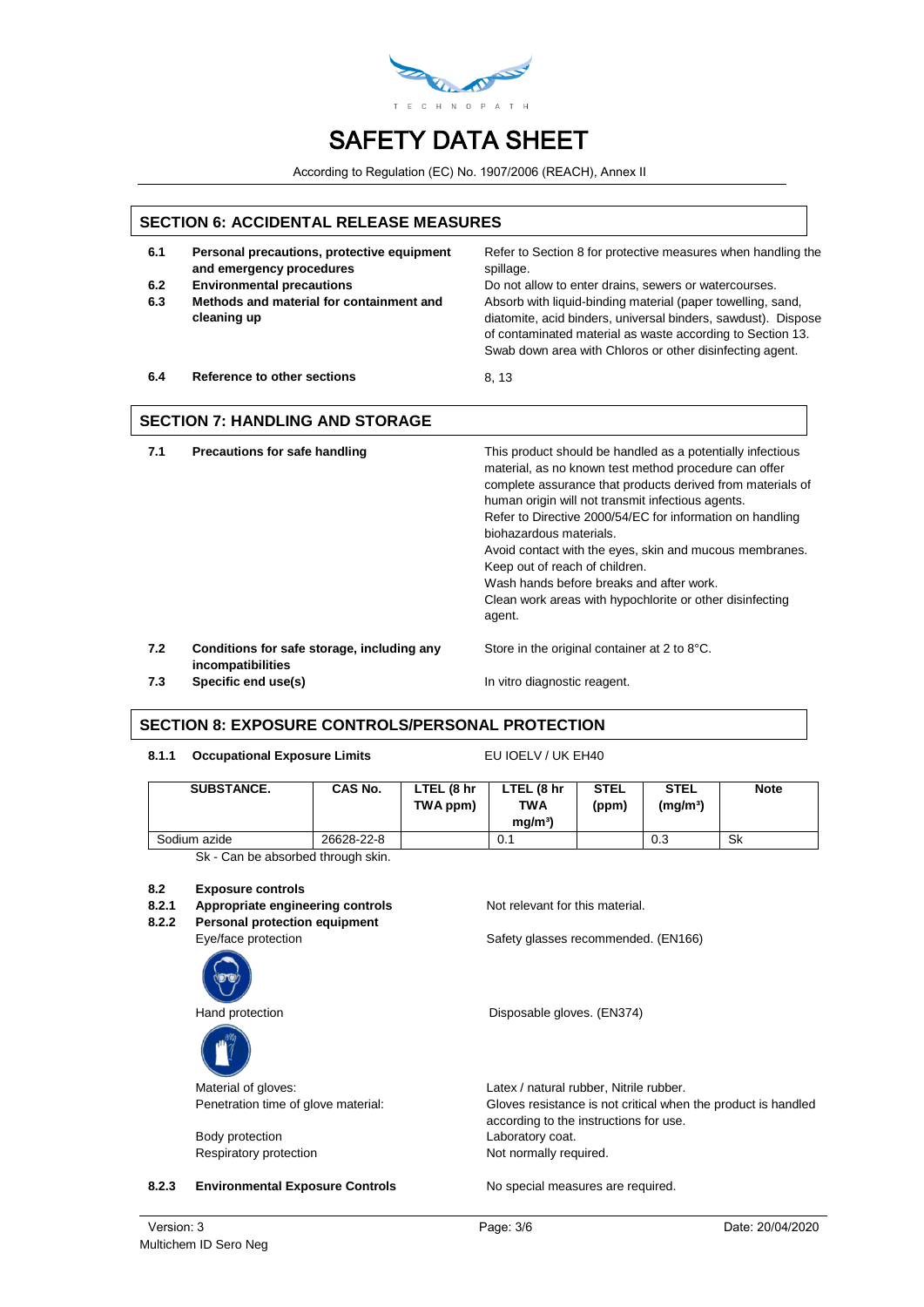

According to Regulation (EC) No. 1907/2006 (REACH), Annex II

# **SECTION 9: PHYSICAL AND CHEMICAL PROPERTIES**

| 9.1 | Information on basic physical and chemical<br>properties |                |
|-----|----------------------------------------------------------|----------------|
|     | Appearance                                               | Clear Liquid.  |
|     | Colour                                                   | Yellowish.     |
|     | Odour                                                    | No odour.      |
|     | Odour Threshold (ppm)                                    | Not applicable |
|     | pH (Value)                                               | $7.2 - 7.6$    |
|     | Melting Point (°C) / Freezing Point (°C)                 | Similar to wat |
|     | Boiling point/boiling range (°C):                        | Similar to wat |
|     | Flash Point (°C)                                         | Not applicable |
|     | Evaporation rate (BA = 1)                                | Not determine  |
|     | Flammability (solid, gas)                                | Not applicable |
|     | Explosive limit ranges                                   | Not applicable |
|     | Vapour Pressure (Pascal)                                 | Similar to wat |
|     | Vapour Density (Air=1)                                   | Not determine  |
|     | Density (g/ml)                                           | ~1.0           |
|     | Solubility (Water)                                       | Soluble.       |
|     | Solubility (Other)                                       | Not determine  |
|     | Partition Coefficient (n-Octanol/water)                  | Not determine  |
|     | Auto Ignition Temperature (°C)                           | Not determine  |
|     | Decomposition Temperature (°C)                           | Not determine  |
|     | Viscosity (mPa.s)                                        | Not determine  |
|     | <b>Explosive properties</b>                              | Not explosive  |
|     | Oxidising properties                                     | Not oxidising. |
| 9.2 | <b>Other information</b>                                 | Not available  |

# Yellowish. No odour. Not applicable.  $7.2 - 7.6$ Similar to water, approximately 0°C. Similar to water, approximately 100°C. Not applicable. Not determined. Not applicable. Not applicable. Similar to water, approximately 23 hPa. Not determined. Soluble. Not determined. Not determined Not determined Not determined. Not determined. Not explosive.

# **SECTION 10: STABILITY AND REACTIVITY**

#### **10.1 Reactivity 10.1 Reactivity**

- 
- 
- **10.4 Conditions to avoid** None known.
- **10.5 Incompatible materials None known.** None known.
- **10.6 Hazardous Decomposition Product(s)** None known.

### **SECTION 11: TOXICOLOGICAL INFORMATION**

#### **11.1 Information on toxicological effects**

**11.1.2 Mixtures**

Acute toxicity

Skin corrosion/irritation

Serious eye damage/irritation

Respiratory/skin sensitization Germ cell mutagenicity

Carcinogenicity

**10.2 Chemical stability** The product is stable in accordance with the recommended storage conditions.

**10.3 Possibility of hazardous reactions** Preparation contains sodium azide, which may react with lead to form explosive compounds. Contact with acids may liberate trace amounts of toxic gas (hydrazoic acid). Hazardous polymerisation will not occur.

| Based upon the available data, the classification criteria are             |
|----------------------------------------------------------------------------|
| not met.                                                                   |
| Based upon the available data, the classification criteria are<br>not met. |
| Based upon the available data, the classification criteria are<br>not met. |
| May cause an allergic skin reaction.                                       |
| Based upon the available data, the classification criteria are<br>not met. |
| Based upon the available data, the classification criteria are<br>not met. |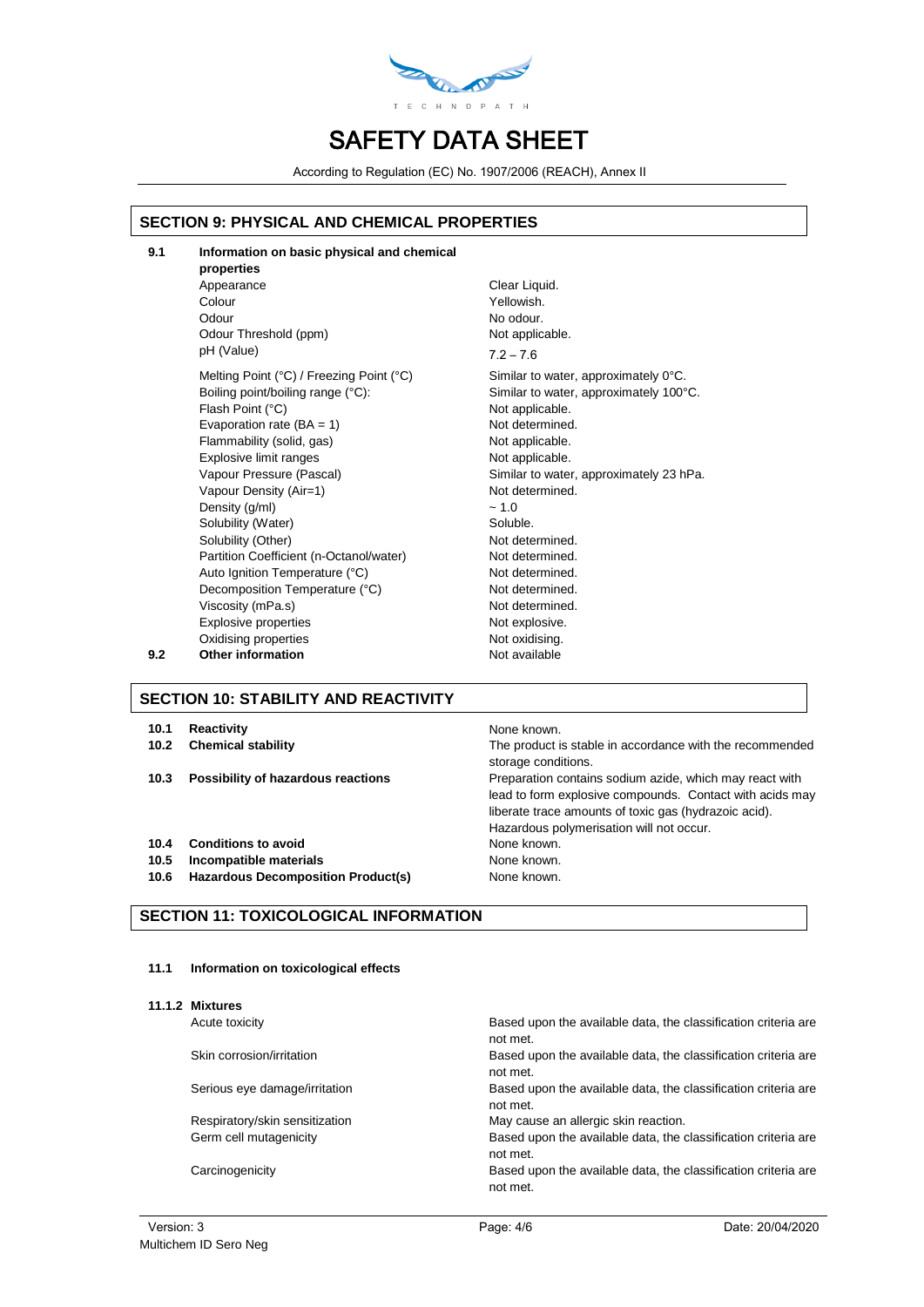

According to Regulation (EC) No. 1907/2006 (REACH), Annex II

Reproductive toxicity **Based upon the available data, the classification criteria are** not met.

STOT-single exposure Based upon the available data, the classification criteria are not met.

STOT-repeated exposure Based upon the available data, the classification criteria are not met.

Aspiration hazard **Based upon the available data, the classification criteria are Based upon the available data, the classification criteria are** not met.

# **SECTION 12: ECOLOGICAL INFORMATION**

- 
- 
- 
- **12.5 Results of PBT and vPvB assessment** Not applicable.
- **12.6** Other adverse effects Not applicable.

**12.1 Toxicity** The product does not contain significant quantities of ingredients that are environmentally toxic. **12.2 Persistence and degradability** This substance is predicted to degrade in soil and water. **12.3 Bioaccumulative potential** The product has no potential for bioaccumulation.<br>**12.4 Mobility in soil The product is predicted to have high mobility in s 12.4 Mobility in soil** The product is predicted to have high mobility in soil.

# **SECTION 13: DISPOSAL CONSIDERATIONS**

**13.1 Waste treatment methods**

| waste treatment methods   |                                                                                                                                                                                                                                                                                                                                                                                                                         |
|---------------------------|-------------------------------------------------------------------------------------------------------------------------------------------------------------------------------------------------------------------------------------------------------------------------------------------------------------------------------------------------------------------------------------------------------------------------|
| Product:                  | Dispose of as potentially biohazardous waste and in<br>compliance with anti-pollution and other laws of the country<br>concerned. To ensure compliance we recommend that you<br>contact the relevant (local) authorities and/or an approved<br>waste-disposal company for information.<br>To avoid the possible build-up of azide compounds, flush<br>wastepipes with water after the disposal of undiluted<br>reagent. |
| European waste cataloque: | 18 01 03.                                                                                                                                                                                                                                                                                                                                                                                                               |
| Packaging:                | Disposal should be in accordance with local, state or<br>national legislation.<br>$\bigcap$ contracts of a collection of a contract to a difference of our fields of the second                                                                                                                                                                                                                                         |

Contaminated packaging must be disposed of in the same manner as the product.

Non-contaminated packaging materials may be recycled. Contact your local service providers for further information.

# **SECTION 14: TRANSPORT INFORMATION**

| 14.1 | <b>UN number</b>               |
|------|--------------------------------|
| 14.2 | <b>UN Proper Shipping Name</b> |
| 14.3 | Transport hazard class(es)     |
| 14.4 | <b>Packing Group</b>           |
| 14.5 | <b>Environmental hazards</b>   |

- **14.6 Special precautions for user** Not applicable
- **14.7 Transport in bulk according to Annex II of MARPOL73/78 and the IBC Code**<br>MARPOL73/78 and the IBC Code

**Not applicable Not applicable** Not classified as dangerous for transport. **Not applicable Not applicable**